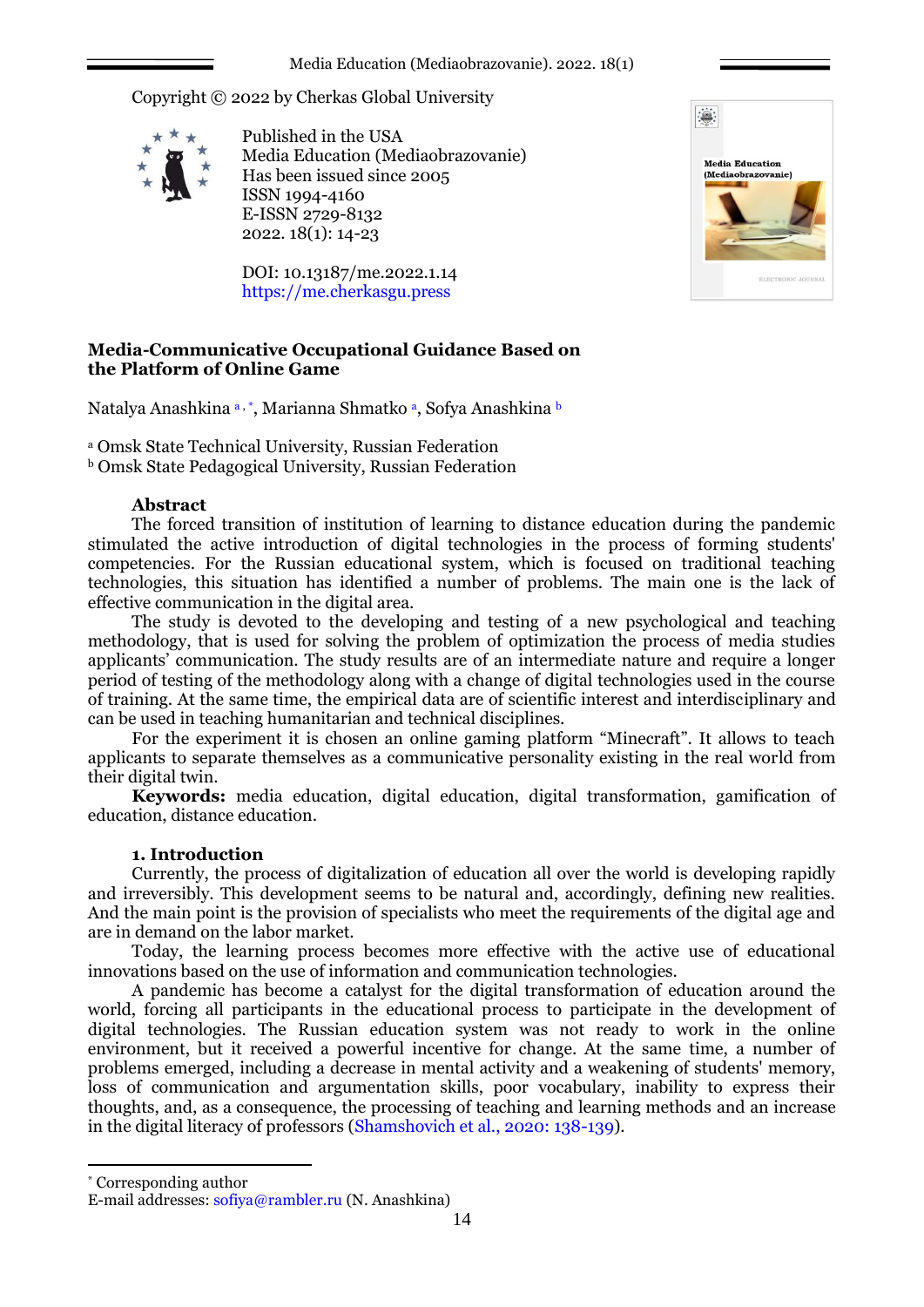Another problem of the Russian educational system is the formation of professional competencies of students in the absence of well-functioning online education technologies. Most of the Russian experts agreed on a significant decline in the quality of student training (Shamshovich et al., 2020; Goncharov, 2020).

And on the contrary, studies conducted by foreign authors in 2020-2021 proved the effectiveness of using digital technologies in the educational process to form the necessary skills. So, in particular, the inclusion of neural network technologies, VR and AR technologies, online gamification, interactive and transmedia storytelling significantly increase the quality of knowledge assimilation and the ability to apply them in practice. It is a mistake to believe that online education will completely replace offline learning in the coming decades, but modern educational technologies certainly open up new opportunities for students and teachers.

One of the main threats to the development of e-education in Russia is the underestimation of the possibilities of the digital environment. Today, online education is mostly imitating face-toface classes using the Internet. Meanwhile, the advantage and competitiveness of the digital teaching is in the direction of creative expansion of tools for creating and presenting educational products.

One of the main threats to the development of e-education in Russia is the underestimation of the possibilities of the digital environment. Today, online education is mostly imitating face-toface classes using the Internet. Meanwhile, the advantage and competitiveness of the digital teaching is in the direction of creative expansion of tools for creating and presenting educational products.

#### **2. Materials and methods**

The study was conducted in the 2020-2021 academic year as part of vocational guidance work with applicants, begun by the authors in 2019 at the Omsk State Technical University (OmSTU). The purpose of this work is to recruit applicants wishing to study in media communication areas and university training profiles. They are "Advertising and public relations in digital media", "Information systems and technologies in the media industry" and "Graphic design".

In 2019, on the basis of the anti-digital camp organized by the authors, an experiment was carried out using digital-detox technologies to identify and develop the communication skills of adolescents, as well as to form their responsible attitude towards communication in the digital environment. The temporary abandonment of gadgets and digital technologies made it possible for the camp participants to reveal their communication skills in full and understand how they are focused on further education and a career in the media communications area (Anashkina et al., 2020).

The new study was started in October 2020 and was finished in May 2021. It was focused on active involvement of digital technologies in the vocational guidance program.

The purpose of the study is testing of proprietary technology aimed at revealing the communicative potential of applicants using digital gamification. For its implementation it was attended 347 11th grade schoolbodies who were trained in preparatory courses for the Unified State Examination (USE) in social studies.

Trial hypothesis is that in the process of preparing for the USE tasks, applicants develop a model of passive communicative behavior, and the introduction of digital gamification will help to reveal their real communicative potential and, will help to make a high-quality vocational guidance selection for media communication specializations of OmSTU.

In the course of the study, there were used general scientific theoretical methods and special scientific empirical methods and techniques.

1. Theoretical methods made it possible to justify the urgency of the problem that the authors encountered in practice when conducting vocational guidance program. Theoretical basis was selected with the help of analysis, generalization and deduction. It is necessary for a comprehensive study of the problem, also research material was structured, that allows to evaluate the effectiveness of the use of various digital technologies in the learning process of adolescents. Also, the basic conceptual apparatus was formed to determine the goal and hypothesis of empirical research.

2. Empirical modeling of the teaching process of applicants using digital gamification was carried out on the basis of the online game "Minecraft". It included conducting of ascertaining, educational and pilot experiments, as well as observing the participants and comparing models of their communicative behavior.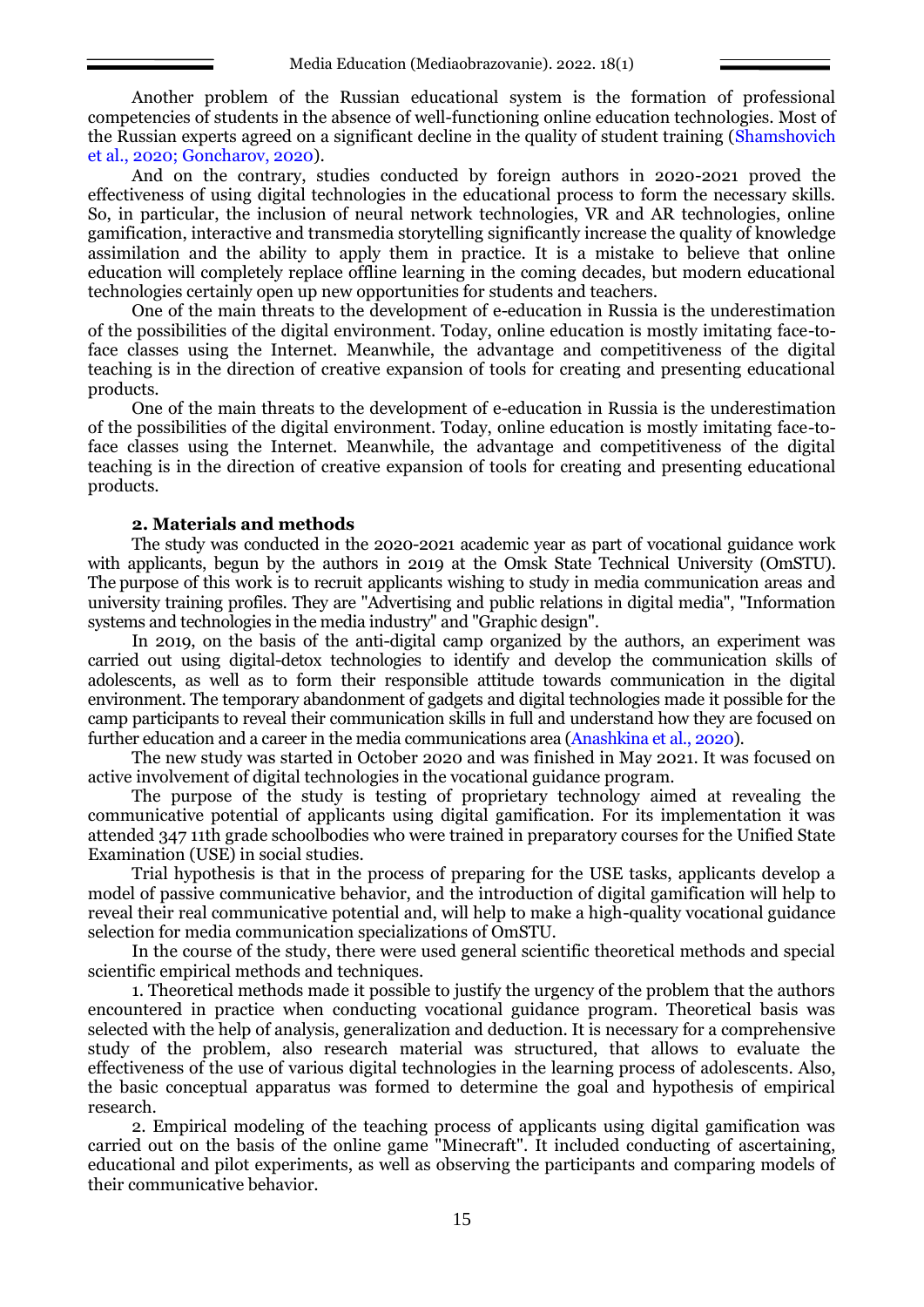To conduct the ascertaining experiment, it was chosen a psycho-diagnostic technique, which is used as a test. It allowed assessing in quantitative terms the communicative potential of the participants in the experiment (applicants) and the opportunity to introduce them to the media communication specializations of OmSTU.

The program of the educational experiment included a series of training sessions on writing essays (task 29 of the USE in social studies) and the correct selection of arguments. Classes were delivered in a traditional way and on online gaming platform *Minecraft,* which allowed to compare the empirical data obtained. Also, during the gamification, there were used other digital tools that are necessary for effective communication between the organizers and the participants of the experiment. One of the tools is Zoom, an online platform for holding conferences, another one is a social network *VKontakte*. At the same time, the assessment of the dynamics of disclosing the communicative potential of applicants was made on the basis of a content analysis of their essays, written at the stage of ascertaining and pilot experiments.

Thus, in the course of the study, it was tested the proprietary technology, that aimed to its goal's achievement – revealing the communicative potential of applicants in the preparation for the USE in social studies process.

### **3. Discussion**

The digitalization of education is developing rapidly. This process actualizes the need to study the best practices, apply technological approaches that guarantee the mastery of the necessary competencies in a rapidly changing world.

Let's turn to the experience of our foreign colleagues.

O. Zawacki-Richter considers the impact of the Covid-19 pandemic on teaching and learning in German universities. Considering the question of whether the practice of an emergency transition to distance learning will lead to an acceleration of the digitalization of education, the author concludes that the situation had a positive impact on the implementation of digital innovation in university education in Germany, as well as the optimization of teaching resources (Zawacki-Richter, 2020).

Another example is a study, that was carried out at the University of Malaga as part of an innovative educational project "Professors Versus COVID-19". This project aimed to verify whether the figure of teacher-prosumer, that is, consumers of media culture and creators of their own educational resources, favors the initial training of teachers during the pandemic. For this, students from the course in Didactics of Social Sciences created 37 educational videos that teach the social sciences curriculum to children between 6 and 12 years. These videos were disseminated through the project's YouTube channel. The results of this study corroborate the effectiveness of turning students into teachers-prosumers, generating the development of critical, creative, digital, and socio-emotional skills (Triviño-Cabrera et al., 2021).

Educational projects based on AR and VR technologies have become more and more popular. This has been achieved through the using of e-books, VR and AR learning content and through the using of smartphones. The dissertation of South Korean scientists describes a positive learning experience based on virtual and augmented reality. It presents the development of AR implementation tools and the principles of an AR curriculum (Mi-Young et al., 2021: 659-661).

Researches of the using computer-generated VR in teaching instructional content that have spatial frameworks such as in science, technology, engineering, and mathematics, conclude that VR has a positive compensatory effect on students with low spatial abilities (Safadel, White, 2020).

The pandemic keeps up to date studies devoted to the using of digital technologies for disabled students. One such study was conducted at the New Zealand's university on the group of students with vision disorder. Result showed that disabled students often use online technologies and adapt them to solve various problems. Authors of the research recommend higher education institutions to use interactive digital tools in addition to events for disables students in order to motivate them studying (Pacheco et al., 2020: 200).

Another research describes using of iAnimate Live project. Such tool helps to create virtual environments, virtual characters (avatars), augmented reality and animation. It could be used for creating educational content to teach social skills to individuals with autism (Kellems et al., 2020).

The usage of neural network in the educational process is a productive way of teaching in a number of studies. For instance, T. Saito and Y. Watanobe suggest to solve the problem of lack of teaching materials and human resources with the help of machine learning. The paper also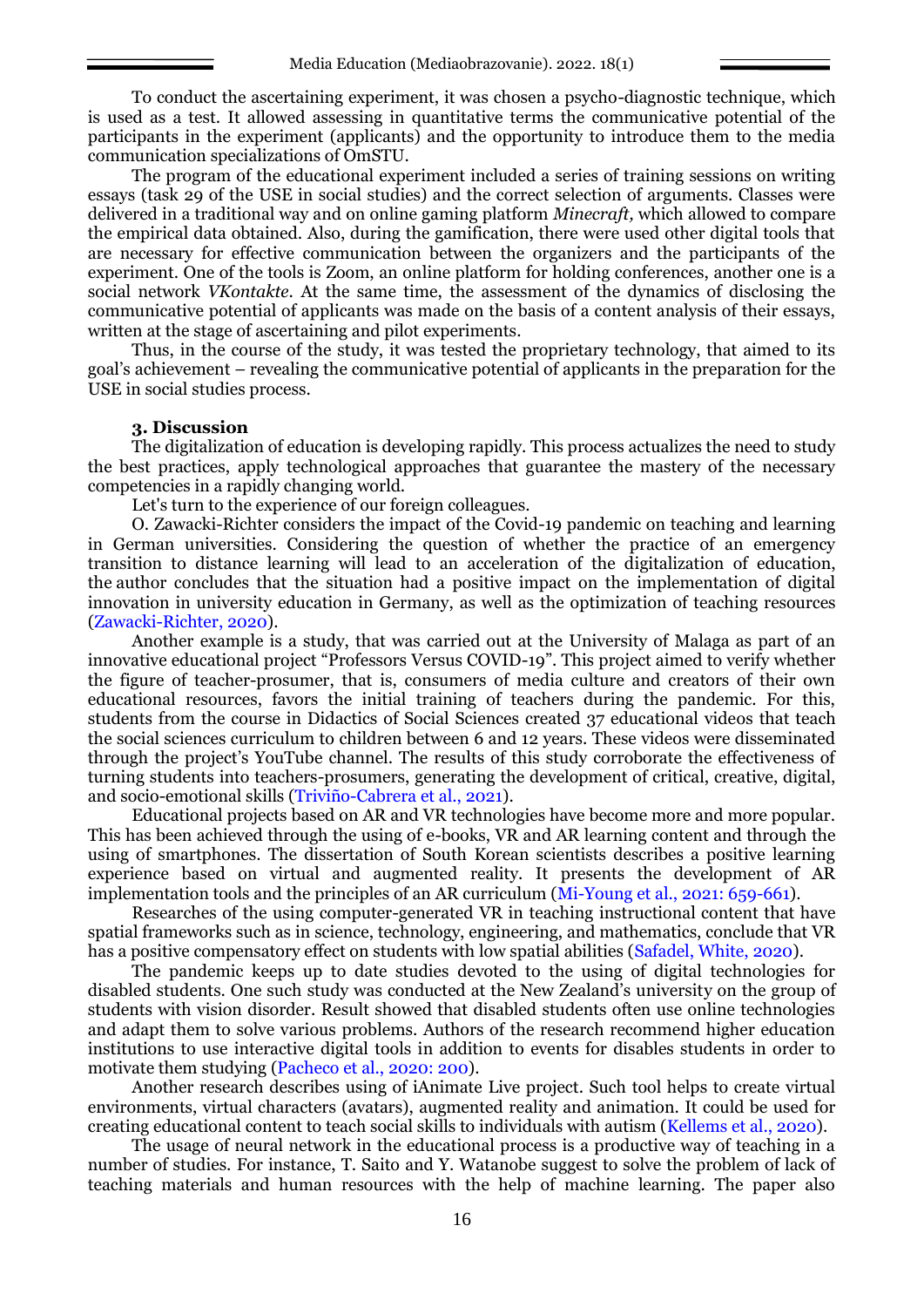presents a recommendation system for learning paths that applies a repetitive neural network to a student's ability diagram, which displays the student's grades and is used as an indicator of his current knowledge (Saito, Watanobe, 2020: 50-63).

S. Aydogdu has got similar approach. It describes the model, which predicts final students' performance with an accuracy of 80.47 % using an artificial neural network in the online learning platform (Aydogdu, 2020).

There is a hybrid model in the department of computer studies at the Iraqi university. A hybrid model combines two artificial intelligence techniques inside the design and the development of an intelligent e-learning system. The utilization of artificial neural networks algorithm especially recurrent neural networks (RNN) is a way of implementing deep learning technique to predict the students' final out comes in virtual class room based on their grades and their learning behaviors. The results of the proposed model showed a promising accuracy when compared with the mentioned machine learning algorithms (Kadhim, Hassan, 2020: 186-187).

According to the data from the research project "Media competencies of citizens in emerging digital media in university environments" funded by the Ministry of Economy and Competitiveness of Spain, there is little use of social networks for educational and creative purposes in Spanish universities. This served as the basis for an experiment to incorporate student use of social media into university teaching practice. The social network WhatsApp was chosen as an experimental platform for communication between students and professors during classes. Students appreciate the direct and immediate communication of these networks, but are concerned about the possibility that teachers could invade their privacy (Figueras-Maz et al., 2020).

Transmedia storytelling has great potential in the field of education. M.S. Perry explores the use of transmedia storytelling as a multimodal pedagogical tool for students from a Malaysian public university. Students' project output including campaign pitches, campaign designs and artefacts such as scripts, storyboards, posters, photos and videos submitted via digital formats were collated and analyzed using a multimodal framework. As a result, the conceptualisation and production of a transmedia storytelling campaign enabled students to develop various skills and competencies (Perry, 2020: 35-38).

Project-based approach is one of the relevant and effective way of teaching. There are some natural questions about the difference of face-to-face and online team projects in terms of prevalence of personal goals, team tasks and individual or social strategies. Comparing face-to-face and online projects, swiss researchers conclude that students, who work online, tend to manifest a significantly lower prevalence of specific challenges and strategies, suggesting that online teamwork may have involved less group deliberation. These results provide evidence for the "equivalency theory" between online and face-to-face learning in a context where all systemic levels transitioned to a digital modality (Goñi et al., 2020: 15).

Gamification as a pedagogical approach has become increasingly popular in educational contexts. Using of this technology shows positive results in terms of promoting students' motivation for learning. Gamification is actively and effectively used for teaching different subjects. For example, Spanish researchers share with the results of their study, where they describe successful implementation of P.E. curriculum, based on the Marvel Cinematographic Universe (Fernandez-Rio et al., 2020).

Study, devoted to the exploring gamification techniques in higher education, describes experience in use of popular online platform Kahoot as an effective tool to make students to get motivated. Within the project 101 undergraduate students participated in online Kahoot quizzes designing their own questions. According to the results of the pre- and post-tests, the integration of this game-based student response system into the teaching process improved students' perception of certain concepts in social science teaching, increased their active participation in the lesson, and motivated them towards learning in a more interactive and environment (Campillo-Ferrer et al., 2020).

Another research presents the pilot testing on the use of gamification in the educational process, based on the use of Agile methodology for receiving better results in the process of software developing (Al-Azawi et al., 2019).

Students remember 10 % of what they read, 30 % of what they see, 50 % of what they see and hear, 70 % of what they say or write, and 90 % of what they do. Therefore, it is very important to implement systems that increase student engagement in order to consolidate long-term knowledge.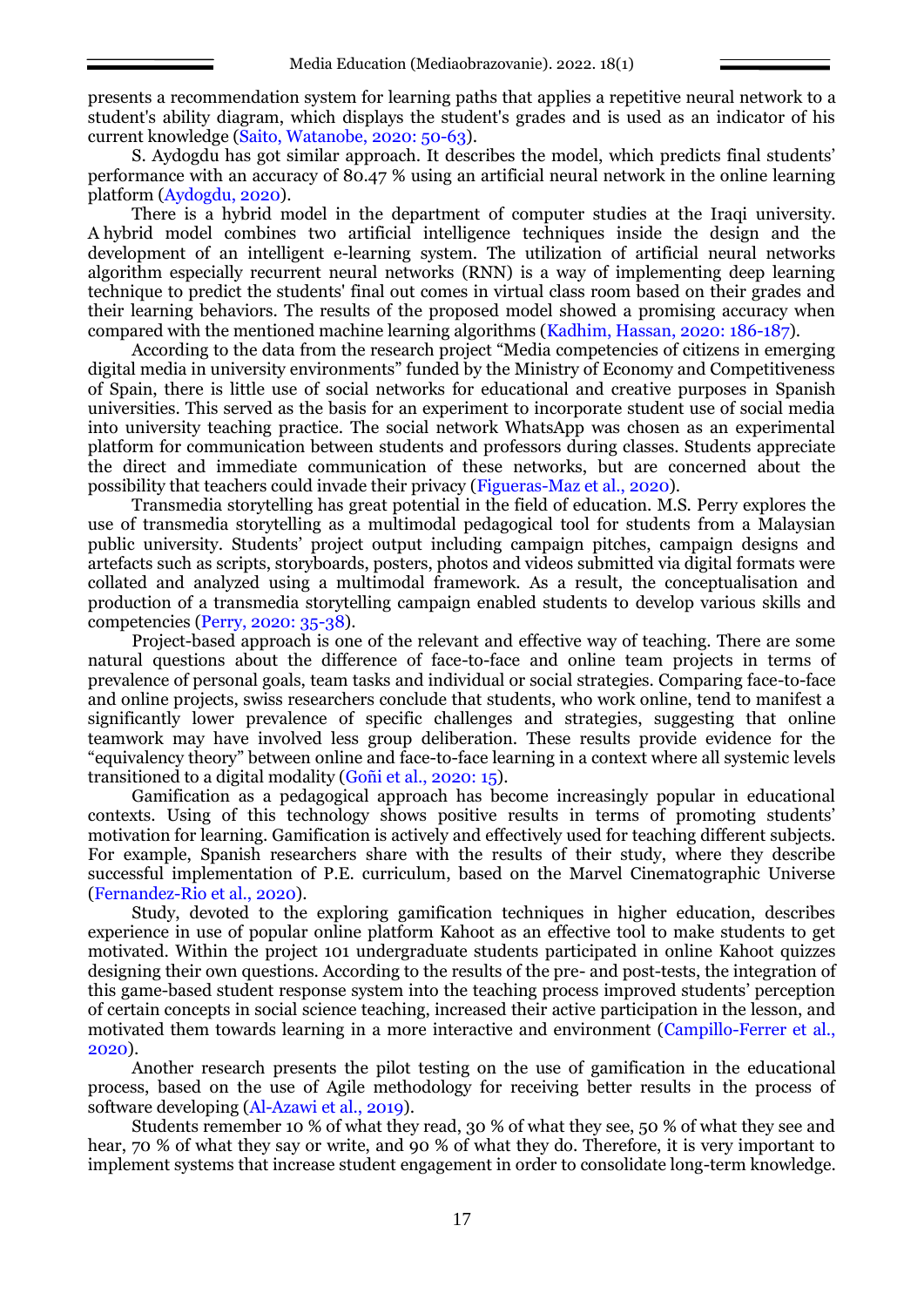In this context, the use of all the described technologies can be useful for mastering the training competencies necessary for their professional activity.

#### **4. Results**

The study was carrying out for 7 months from October, 5 2020 to May, 14 2021 on the basis of preparatory courses for the Unified State Exam in social studies. The research duration is justified by the fact that several groups of applicants are recruit with different periods of study during academic year (from 24 to 104 academic hours). In general,  $347 \, 11^{\text{th}}$  grades who were trained in the courses took part in the study.

The decision to organize vocational guidance selection in the 2020-2021 academic year, as well as to conduct a related study on the basis of preparatory courses, was not made by chance. It is substantiated by real complaints, conspired in the practice of carrying out vocational guidance work in OmSTU, namely:

1) The process of preparing schoolchildren is increasingly reduced to completing only test tasks that are required from adolescents' conveyors of thoughts, avoiding oral communication to written communication. As a result, their communicative potential remains completely undeveloped even when mastering humanitarian disciplines.

2) Students who entered the university for media communication specializations have to master the skills of oral public communication from scratch and learn to creatively approach the implementation of educational tasks. Not all of them manage to switch to such way of learning. As a result of decreased motivation and loss of interest in professional development.

3) Over the past 1,5 years, education for both students and schoolbodies is increasingly carried out remotely using digital technologies. As a rule, these are online services for conducting classes and conferences, where communication interaction occurs through text chats. The practice of using the digital environment in this format has a negative impact on the communication skills of adolescents.

It is obvious that the educational process will increasingly go into the digital space. It is no longer possible to refuse to use digital technologies in it due to a decrease in the quality of communication practices between a teacher and a student. Therefore, it is necessary to develop new pedagogical methods for the changing reality, using digital products within them, taking into account the peculiarities of the influence of the digital environment on the formation of universal and professional competencies of students.

That is why the study was devoted to the development and testing of a new psychological and pedagogical methodology, with the help of which the authors tried to solve the above problems. Its results are of an intermediate nature and require a longer approbation of the proposed methodology with a change in digital technologies used in the course of training. At the same time, the empirical data obtained are of scientific interest, since they are interdisciplinary in nature and can be used in teaching humanitarian and technical disciplines.

Imagine how the study went.

The organization of experiments started with the identification of applicants' problems that arise when it comes to the preparation for the USE in social studies. According to the survey's results, the most difficult USE task is exercise number 29 – essay.

Essay is a written creative way of communication by which author has to express his opinion and to show his communicative potential with the help of arguments.

Analysis of demo tasks, teaching notes and assessment criteria of the task number 29 on the site of Federal Institute for Pedagogical Measurements (FIPM) shows that the execution of the task involves the sequence of the following steps:

– to describe the intent of one of five quotes, that were said by well-known individuals (each quote corresponds to a topic in sociology, government, law, economics or philosophy, which are included in the subject social studies),

– to determine the position of the author (applicant) regarding the idea contained in the quote (for example, "I agree with the opinion of V.V. Putin on the role of the media in modern society, because ..." or "I do not agree with the opinion of V.V. Putin about the role of the media in modern society, because..."),

– to provide with at least three arguments that can be based on historical events, literary examples or examples from the media, as well as the applicant's own life experience,

– to summarize the above and to structure the conclusion on the topic.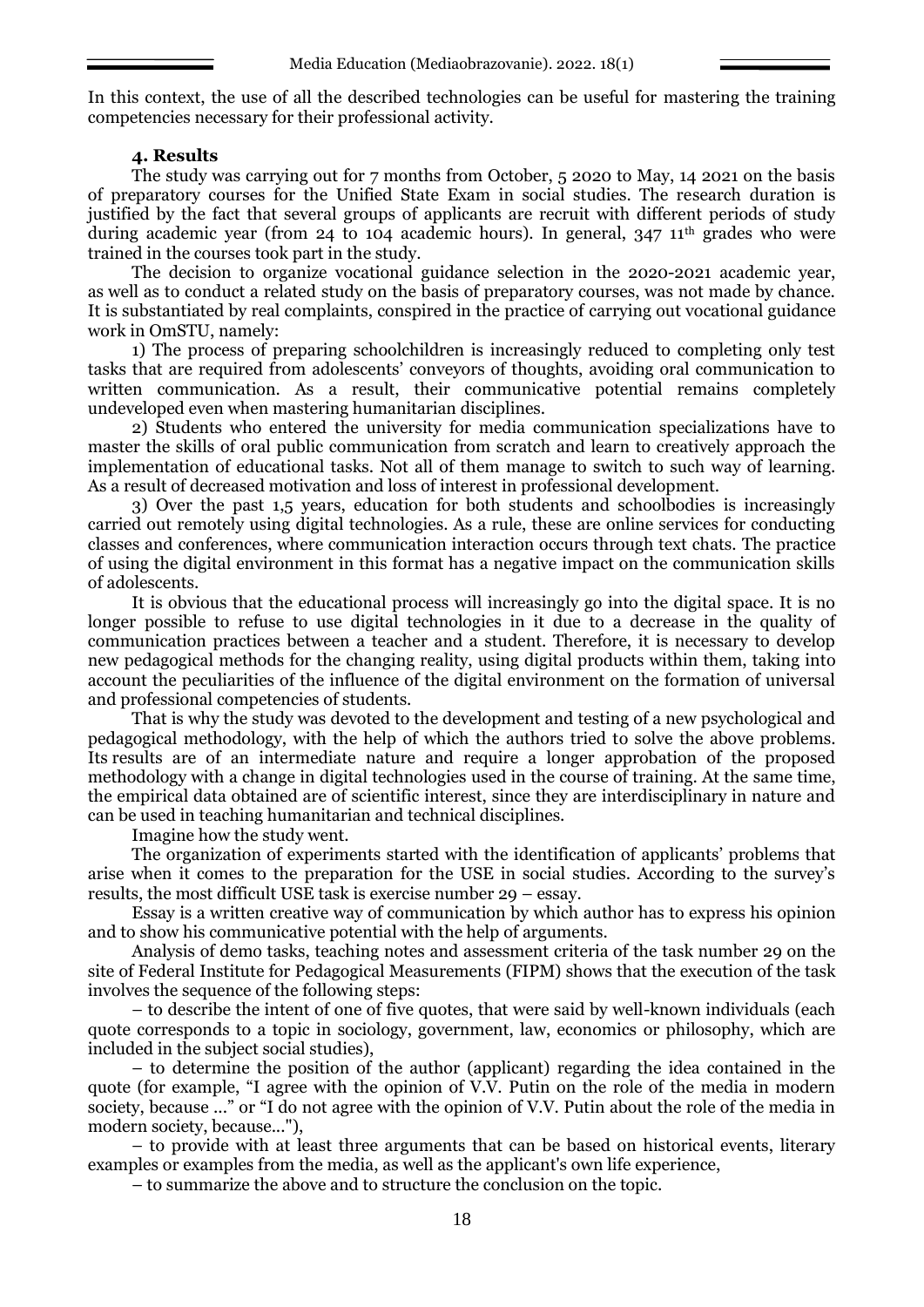The essay is worth 6 points: 1 point is for disclosing the author's intention according to the selected quotation, 1 point – for each argument given as confirmation of the applicant's position, 1 point – for the use of terminology on a social science problem, and 1 point – for the ability to briefly and state your position in a structured way.

On the basis of these data, a program of ascertaining, educational and pilot experiments was developed.

As part of ascertaining experiment, there were two applied methods:

1) Content-analysis of applicants' essays.

Applicants who came to the first lesson of the preparatory courses for the Unified State Exam in social studies were given a test. After its completion, the test results were recorded in an electronic journal, and the content of the essay was analyzed for the applicants' use of their communication skills within the framework of written communication.

2) Psychological testing of applicants.

The authors used a special psychological technique to identify and assess the level of communicative and organizational inclinations of the individual, which involves testing on 40 closed questions (Fetiskin et al., 2002: 184-186).

Comparison of the obtained data made it possible to divide students into 4 groups.

Group number 1 consists of applicants, whose essay score is 3 or 4 out of 6. At the same time, during the psychological test they show high level of communicative potential. They turned out to be 19 % of the total number of participants in the experiment.

Group number 2 incudes applicants with high level of communicative potential, but their essay score is 1-2 points. Their share was 26 % of the total number of participants in the experiment.

Group number 3 consists of applicants with middle level of communicative potential and essay score range from 0 to 3 points. Their share was 42 % of the total number of participants in the experiment.

Group number 4 incudes applicants with low level of communicative potential and their essay score range from 0 to 1 point.

In addition, the results of the content analysis of the essay at the stage of the ascertaining experiment showed obvious communication problems of adolescents: 54 % of them could not structure their own opinion on the statement of a famous person (they reformulated it using synonyms), 67 % of applicants did not understand the difference between the value judgments and the factual judgments, and 72 % did not distinguish theoretical judgments from actual ones, which significantly complicated a structured and clear presentation of their position.

These data show that the absence of clear boundaries between events in the real world and events in the digital space negatively affects the communicative behavior of an individual. In the conditions of passive consumption of information, for example, when listening to online lectures, reading a news feed, viewing bloggers' comments on social networks, it becomes increasingly difficult for teenagers to form their own opinion and convey it to the people around them. That is why the online gaming platform *Minecraft* was chosen for the educational experiment, which allows in the digital space to teach applicants to separate themselves as a communicative personality existing in the real world from their digital twin.

*Minecraft* is a digital gaming environment that allows its users to explore randomly generated worlds and transform them by constructing various virtual objects. It can be played alone or as a large team via public servers. These advantages of *Minecraft* were used in the development of a methodology for disclosing the communicative potential of applicants and its further testing.

The methodology proposed by the authors is based on the data of analysis and compilation of theoretical material on the development of critical thinking in a person and the formation of his need for active communicative and organizational activity. It involves the implementation of three stages of preparation in each study group for each unit of the subject social science (sociology, political science, economics, law and philosophy):

*1) Introductory class.* Professor presents requirements for the structure and volume of the essay, types and examples of arguments and criteria for assessing this task by expert teachers.

In the context of the transition to e-learning, this class was delivered using *Zoom*, which provides users with the opportunity to conduct online training using presentations, videos, text messages along with voice and video communication between all conference participants.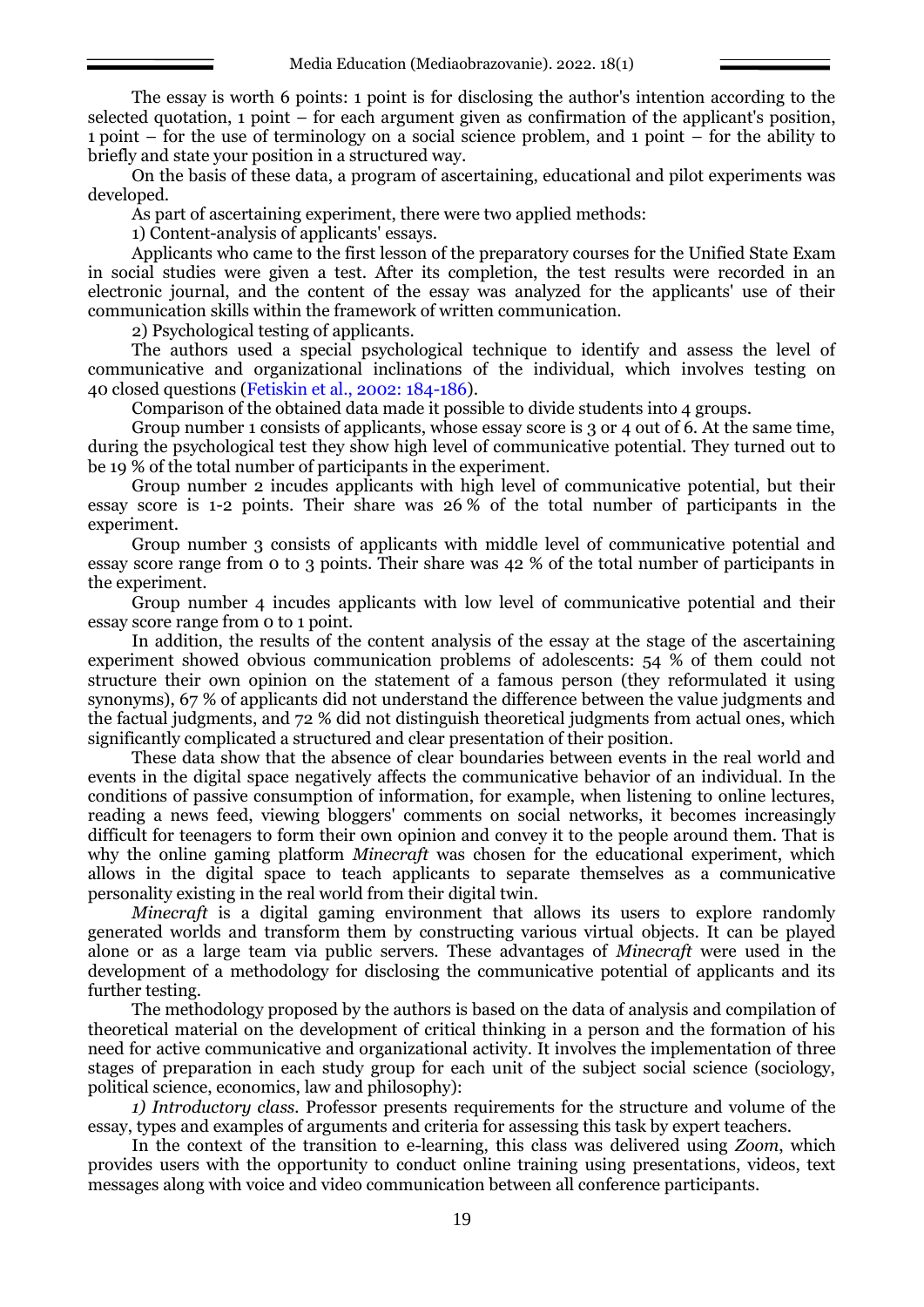After delivering the class, each student was sent a guide for completing homework on the online gaming platform *Minecraft*, as well as instructions on how to use it and a link to a conversation organized on the social network *VKontakte* to solve technical problems. It is worth noting that about 23 % of the applicants, who participated in the experiment, have never used Minecraft, but at the same time mastered its functionality on their own.

*2) Applicants do their homework on the online gaming platform "Minecraft"* according to a guide, that is developed for each of the 5 units of subject.

At this stage the theoretical material on each unit of subject social studies has already been learned within the framework of the school curriculum, the terms, concepts and methods used in sociology, political science, philosophy, economics and law have been mastered. It was important to ensure their correct application in practice in the progress of the essay.

The guide for each of these units differed in the wording of the initial phrases that the applicant had to continue based on the study of the *Minecraft*'s world, but at the same time had the same structure, corresponding to the course of writing the essay.

There is an example of the task (that included in the guide) from philosophy unit. Applicants have to explore *Minecraft* world, generated by system, and then to make a video presentation, continuing following phrases:

I want to introduce my virtual *Minecraft* world. At first sight you could think it looks like ". It's your subjective view, which is based on "\_\_\_\_\_\_\_". I invite you to explore it with me.

To distinguish between real and Minecraft world I'm going to use such ways of viewing as "\_\_\_\_\_\_\_". Philosopher "\_\_\_\_\_\_\_" considered that I can/can't explore the world using these ways of viewing because "\_\_\_\_\_". Although, another well-known philosopher "\_\_\_\_\_" would describe my approach for knowing as "\_\_\_\_\_". Such a discrepancy is possible because "\_\_\_\_\_".

Scientists from fields of knowledge such as "\_\_\_\_\_\_" would say, that we can/can't compare real and virtual world, because "\_\_\_\_\_". In order to get objective and reliable information about real world it is necessary to use such scientific methods of enquiry as "\_\_\_\_\_". I'm going to show you how to distinguish between empirical and theoretical methods of enquiry using *Minecraft.* Thus, the advantage of virtual world is that such method of learning as "<sup>"</sup> is applicable in this case.

As you can see, there are different objects in *Minecraft* world. I'm going to introduce them to you. In real world I can/can't do it, because "\_\_\_\_\_". But first, I will test this statement in the virtual world. Then I can predict "

After exploring the virtual *Minecraft* world, my initial opinion about it has/hasn't changed. It's better/worse than real world I live because "..."

It can be seen from the example of the guide, the tasks of this stage of the educational experiment were aimed at developing critical thinking among. This was achieved through the exploratory activity of various *Minecraft* worlds and the delineation of what reflects students' theoretical and factual knowledge of the real world from what can only be done in digital reality.

An important condition for completing tasks, contributing to the disclosure of the communicative potential of applicants, was the creation of a five-minute video presentation. Applicants can interestingly present their *Minecraft* world in terms of social studies in a group through the video. It required adolescents to immerse themselves in the information needs of the audience (not the teacher, but the group that will vote for the video), actively use communication skills in arguing their position, show initiative and organizational skills in the creating of video content and the selection of tools for editing and animation, as well as control over speech and emotions in the process of voice-over.

*3) Applicants present their videos using Minecraft* with the help of voting system.

After completing previous steps there was an online presentation of applicants' videos. They were assessed by voting on *VKontakte*, created specifically for this purpose. Thus, a competitive environment was maintained, motivating adolescents to realize themselves as a video blogger and to improve the quality of their tasks with each new unit of social science.

At the stage of the pilot experiment, which coincided in time with the final lessons in the preparatory courses for the Unified State Exam in social studies, applicants completed their essays in traditional written way. Applicants were assessed using criteria approved by the FIPM listed below: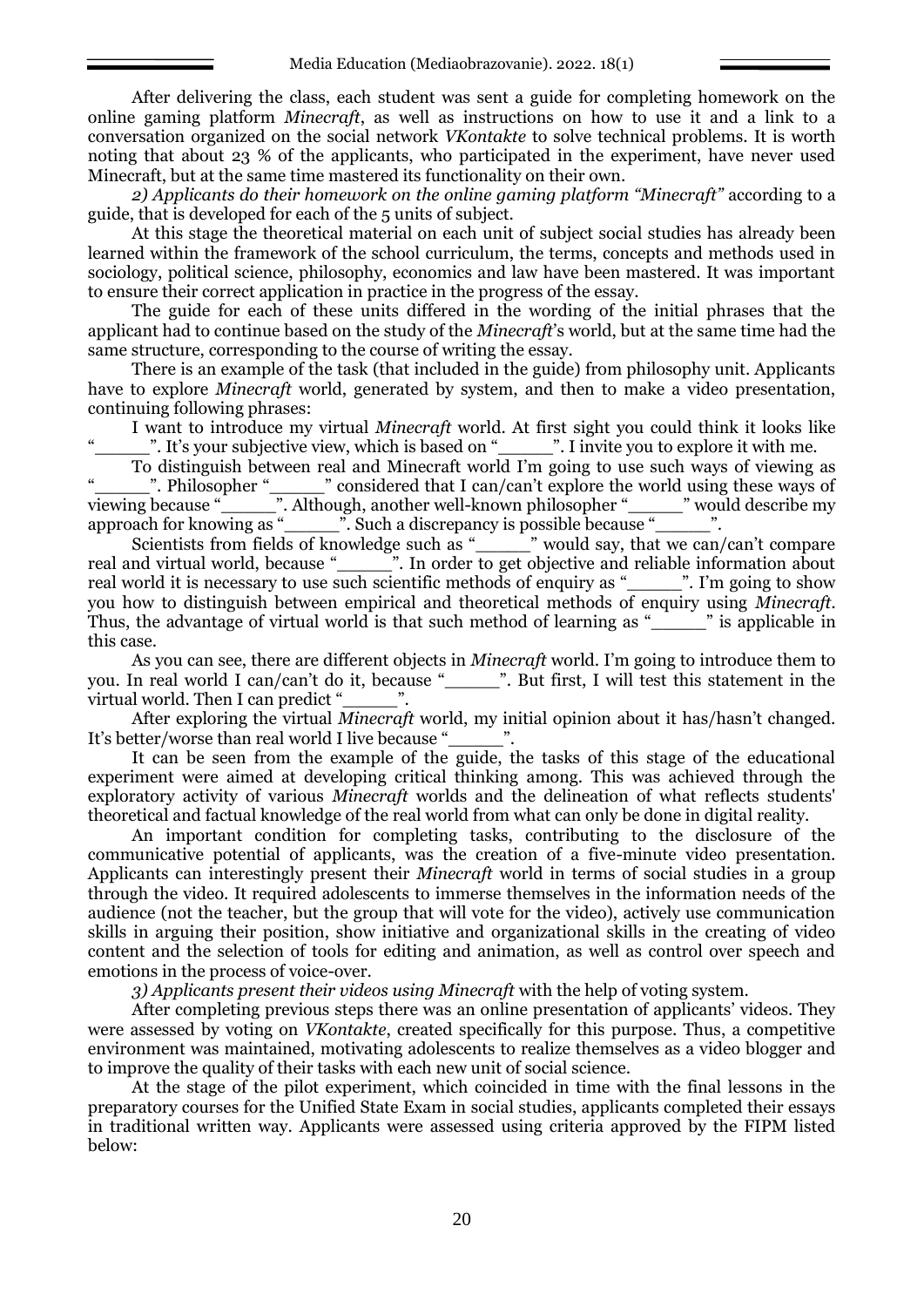Media Education (Mediaobrazovanie). 2022. 18(1)

1) The explanation of the problem suggested by the author of the quote.

2) Statement of the theoretical basis, confirming the applicant's own position on this issue.

3) Description of reliable facts from public life, demonstrating the objectivity of theoretical judgments.

4) Correct presentation of the argument based on the applicant's own life experience.

5) Use of social science terms.

6) Writing an essay in full compliance with the requirements for the structure and volume of this form of written communication.

In order to track the dynamics, we have to compare the results of the essay of 347 participants at the stage of the pilot experiment with the results obtained at the stage of the ascertaining experiment, and present them in Figure 1.



**Fig. 1.** Dynamics of the results of participants' essay writing at the stage of ascertaining and pilot experiments

It can be seen from the data in Figure 1, we can speak about the presence of positive dynamics. After conducting an educational experiment using digital gamification technologies, applicants significantly improved quality of their essays. Most of the participants began to state their position reasonably and consistently. Content analysis of the essay showed high level of disclosure of the communicative potential of 52 % of the applicants who participated in the study.

There is a comparison of the results of the essay in  $\vec{A}$  groups of applicants at the stage of the ascertaining experiment (Figure 2: data are presented on the left) and the pilot experiment (Figure 2: data are presented on the right).



**Fig. 2.** Results of the essay writing in 4 groups of applicants

It can be seen from the data in Figure 2, positive dynamics was found in all four groups, but the maximum was in group number 2. At the stage of ascertaining experiment applicants with high level of communicative potential were included in the second group. But they couldn't reveal their potential during the writing of demo essay. The score is 1-2 out of 6. After the applicants took part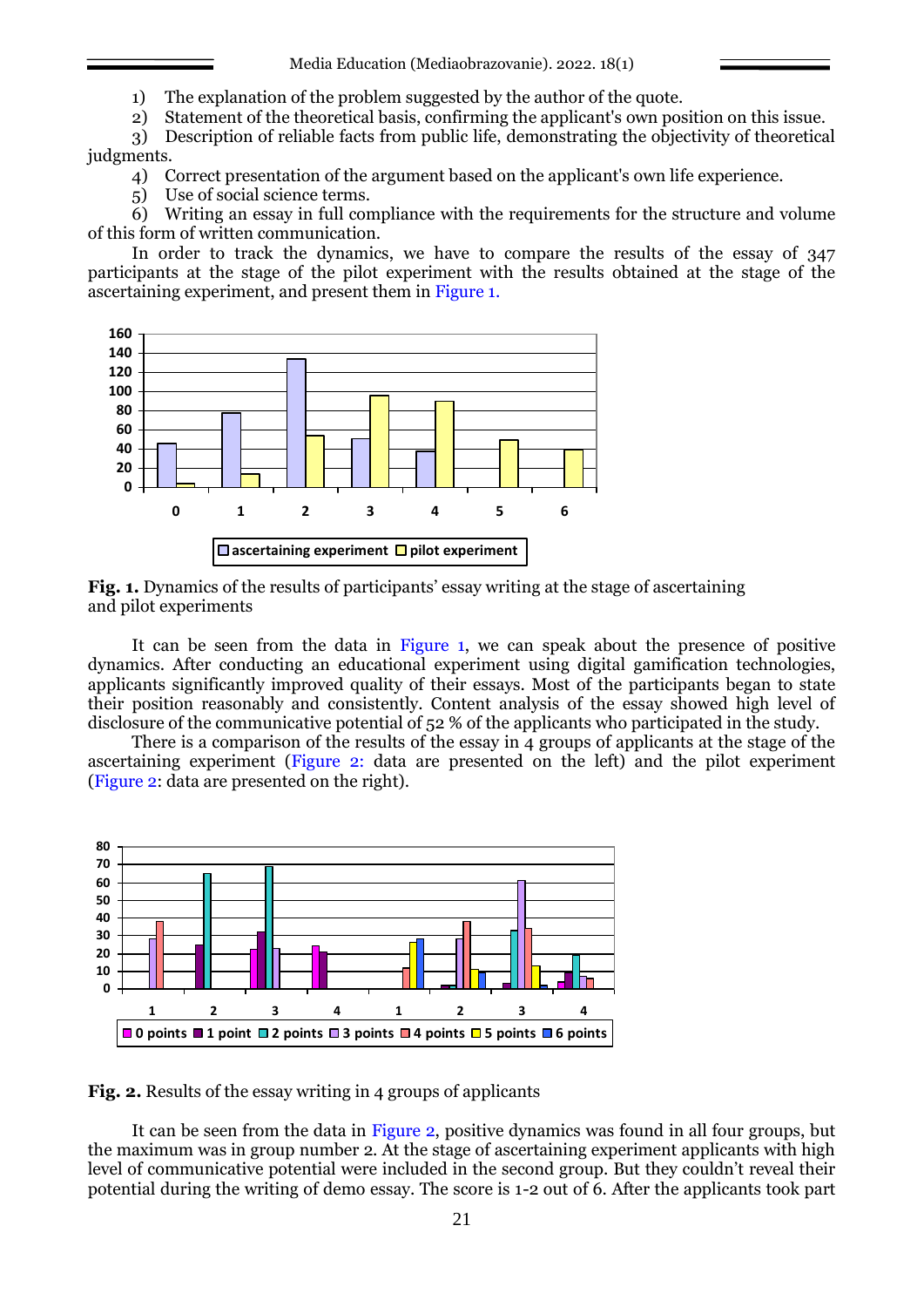in the educational experiment, their results in this way of written communication increased: 64 % of them wrote an essay with 4-6 points. Only 4 participants (1 %) with a low level of communication potential wrote an essay with 0 points. For 41 % of applicants, the individual dynamics of improving the quality of essay writing ranged from 2 to 3 points.

Thus, the results of the study, presented in the figures 1-2, confirm the effectiveness of the proprietary technology for revealing the communicative potential of adolescents using digital gamification, as well as its relevance for identifying their professional involvement in media communication areas and training specializations at university. This allows to speak about the possibility of its active use for vocational guidance selection of applicants even at the stage of preparation for passing the USE.

#### **5. Conclusion**

The transition of the educational system to e-learning is not "digitalization" of different processes, it also requires an integrated approach that changes the structure and content of the educational process. The forced transition to distance learning during the pandemic taught many teachers not to be afraid of the already come future. The transition became a catalyst for changing approaches to teaching and understanding the role of the teacher in it.

In the context of a natural experiment in the digital transformation of education, the teacher becomes not a source of knowledge as a mediator in a vast ocean of information, a guide in using all digital and analog opportunities for studying the subject. An important component of successful digital learning is staff training and the development of effective and creative techniques for organizing work with students.

That is why, the authors organized and conducted an empirical study, the results of which speak of the possibility of effective use of the digital environment and digital gaming technologies for the development of universal communicative competencies of adolescents.

In the course of this study, the proprietary technology for revealing the communicative potential of adolescents was tested in the process of preparing for the Unified State Exam in social studies, and on the basis of its results, a vocational guidance selection of applicants to OmSTU was made and recommendations were formed on the choice of various media communication specializations.

#### **References**

Al-Azawi et al., 2019 – *Al-Azawi, R., Joe, SA., Al-Obaidy, M., Westlake, J.* (2019). The Use of gamification technique in agile development methodology. Learning technology for education challenges. *LTEC.* 1011: 3-13. DOI: 10.1007/978-3-030-20798-4\_1

Anashkina et al., 2020 – *Anashkina, N.A. Shmatko, M.V., Tkachenko, O.N.* (2020). Digitaldetox technology for vocational guidance selection of applicants for media communications area. *Media Education (Mediaobrazovanie*). 60(4): 570-580. DOI: 10.13187/me.2020.4.570

Aydogdu, 2020 – *Aydogdu, S.* (2020). Predicting student final performance using artificial neural networks in online learning environments. *Education and information technologies.* 25(3): 1913-1927. DOI: 10.1007/s10639-019-10053-x

Campillo-Ferrer et al., 2020 – *Campillo-Ferrer, J.-M., Miralles-[Martínez, P.](https://www.scopus.com/authid/detail.uri?origin=resultslist&authorId=46461672000&zone=), [Sánchez](https://www.scopus.com/authid/detail.uri?origin=resultslist&authorId=57189035390&zone=)-[Ibáñez, R.](https://www.scopus.com/authid/detail.uri?origin=resultslist&authorId=57189035390&zone=)* (2020). Gamification in higher education: impact on student motivation and the acquisition of social and civic key competencies. *Sustainability.* 12(12): 4822. DOI: https://doi.org/10.3390/su12124822

Fernandez-Rio et al., 2020 – *Fernandez-Rio, J., de las Heras, E., Gonzalez, T., Trillo, V., Palomares, J.* (2020). Gamification and physical education. Viability and preliminary views from students and teachers. *Physical education and sport pedagogy.* 25(5): 509-524. DOI: 10.1080/17408989.2020.1743253

Fetiskin et al., 2002 – *Fetiskin, N.P., Kozlov, V.V., Manujlov, G.M.* (2002). Socialnopsihologicheskaya diagnostika razvitiya lichnosti i malyh grupp [Social and psychological diagnostics of personality development and small groups]. Moscow. [in Russian]

Figueras-Maz et al., 2020 – *Figueras-Maz M., Grandío-[Pérez, M.M.](https://www.scopus.com/authid/detail.uri?origin=resultslist&authorId=57219560688&zone=), [Mateus, J.-C.](https://www.scopus.com/authid/detail.uri?origin=resultslist&authorId=57201495616&zone=)* (2021). Students' perceptions on social media teaching tools in higher education settings. *[Communication](https://www.scopus.com/sourceid/5700164098?origin=resultslist)  [and Society](https://www.scopus.com/sourceid/5700164098?origin=resultslist)*. 34(1): 15-28. DOI: https://doi.org/10.15581/003.34.1.15-28